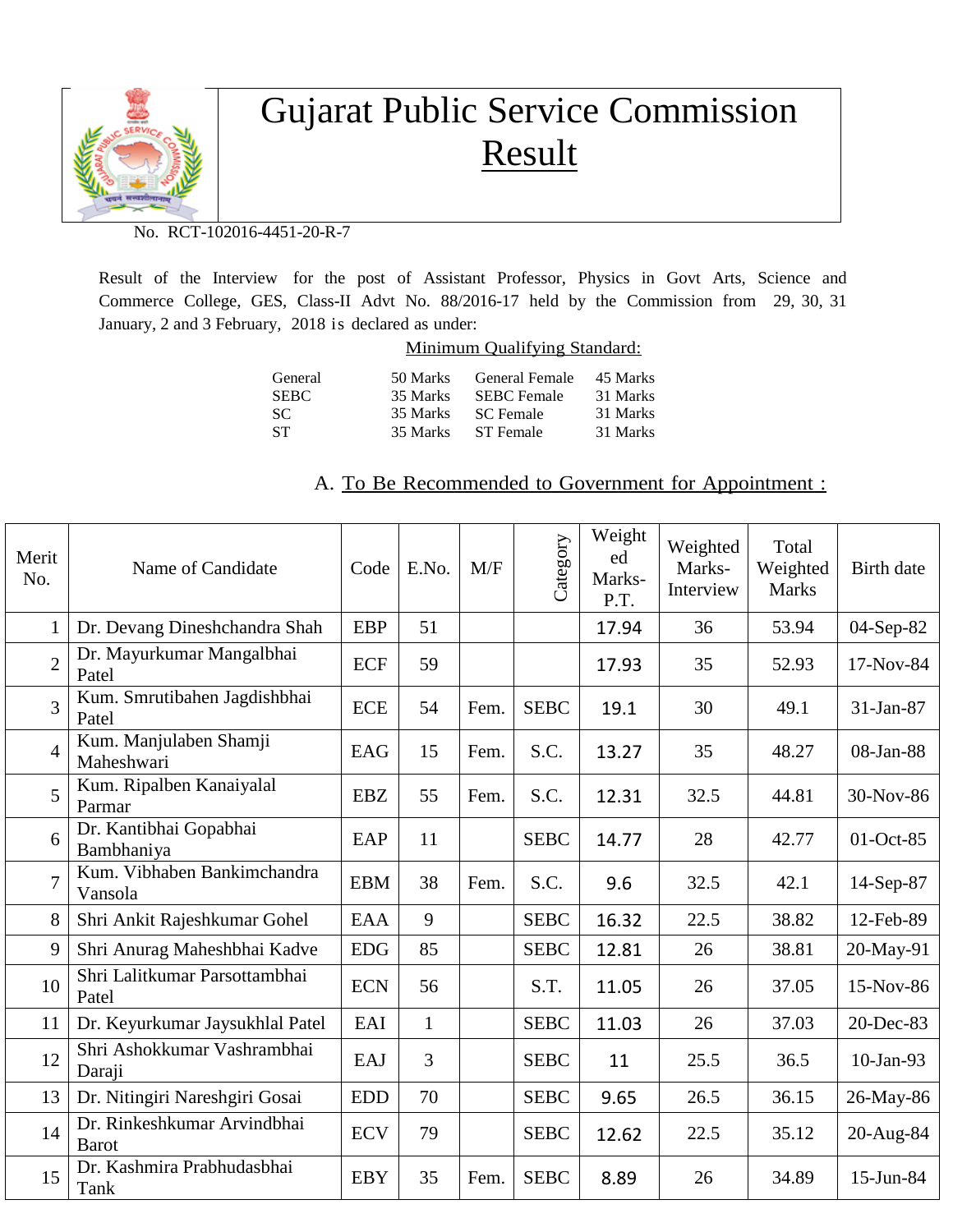## B. **To be kept on Waiting List for S.C. Category Candidate Only**

| Merit<br>No. | Name of Candidate                    | Code<br>No. | Е.<br>No. | Category | Weighted<br>Marks-<br>PТ | Weighted<br>Marks-<br>Interview | Total<br>Weighted<br><b>Marks</b> | <b>Birth Date</b> |
|--------------|--------------------------------------|-------------|-----------|----------|--------------------------|---------------------------------|-----------------------------------|-------------------|
|              | Shri Chetankumar<br>Ramdebhai Kathad | <b>ECL</b>  | 61        | S.C.     | 17.03                    | 22.5                            | 39.53                             | $15$ -May-85      |

## **C. Marks Obtained, In Viva-Voce, by the Unsuccessful Candidates are as under :**

| Sr.<br>No.     | Name of Candidate                      | Code       | E.No.          | M/F. | Category/<br>Disabled | Weighted<br>Marks-<br>P.T. | Weighted<br>Marks-<br>Interview | Total<br>Weighted<br><b>Marks</b> |
|----------------|----------------------------------------|------------|----------------|------|-----------------------|----------------------------|---------------------------------|-----------------------------------|
|                | Shri Mehulkumar                        |            |                |      |                       |                            |                                 |                                   |
| $\mathbf{1}$   | Sureshbhai Patel                       | EAB        | $\overline{4}$ |      |                       | 14.70                      | 25.5                            | 40.20                             |
|                | Dr. Dharmendra                         |            |                |      |                       |                            |                                 |                                   |
| $\overline{2}$ | Vasantbhai Tawde                       | <b>EAK</b> | 6              |      |                       | 12.96                      | 22.5                            | 35.46                             |
|                | Dr. Siddharth                          |            |                |      |                       |                            |                                 |                                   |
| 3              | Harshadbhai Pandya                     | EAF        | 7              |      |                       | 9.95                       | 22.5                            | 32.45                             |
|                | Kum. Swati Arvindkumar                 |            |                |      |                       |                            |                                 |                                   |
| $\overline{4}$ | Bhomia                                 | EAQ        | 8              | Fem. |                       | 6.35                       | 36                              | 42.35                             |
|                | Shri Jigneshkumar                      |            |                |      |                       |                            |                                 |                                   |
| 5              | Rupsinhbhai Rathod                     | EAE        | 10             |      |                       | 10.38                      | 10                              | 20.38                             |
|                | Shri Nakul                             |            |                |      |                       |                            |                                 |                                   |
| 6              | Rajendrakumar Soni                     | <b>EAL</b> | 12             |      |                       | 17.34                      | 25                              | 42.34                             |
|                | Shri Hardikkumar                       |            |                |      |                       |                            |                                 |                                   |
| $\overline{7}$ | Prakashchandra Trivedi                 | EAO        | 13             |      |                       | 10.62                      | 15                              | 25.62                             |
|                | Dr. Maheshkumar                        |            |                |      |                       |                            |                                 |                                   |
| 8              | Daljibhai Chaudhary                    | <b>EAM</b> | 14             |      | <b>SEBC</b>           | 12.57                      | 17.5                            | 30.07                             |
|                | Dr. Gunjan Omprakash                   |            |                |      |                       |                            |                                 |                                   |
| 9              | Arora                                  | EAC        | 16             | Fem. |                       | 16.24                      | 27.5                            | 43.74                             |
|                | Kum. Neeti Ashokkumar<br>Keswani       |            |                |      |                       |                            |                                 |                                   |
| 10             |                                        | <b>EAN</b> | 17             | Fem. |                       | 13.22                      | 15                              | 28.22                             |
| 11             | Dr. Pushparaj                          | EAR        | 18             |      |                       | 10.91                      | 17.5                            | 28.41                             |
|                | Pradyumansinh Zala<br>Shri Niravbhai   |            |                |      |                       |                            |                                 |                                   |
| 12             | Yogeshkumar Pandya                     | <b>EBA</b> | 19             |      |                       | 14.55                      | 28                              | 42.55                             |
|                |                                        |            |                |      |                       |                            |                                 |                                   |
| 13             | Dr. Zalak Dinesh Joshi                 | EAZ        | 20             | Fem. |                       | 5.97                       | 25                              | 30.97                             |
|                | Dr. Chiragkumar                        |            |                |      |                       |                            |                                 |                                   |
| 14             | Dineshchandra Patel                    | <b>EBD</b> | 21             |      |                       | 11.17                      | 31                              | 42.17                             |
|                | Dr. Priyanka Fatesinh                  |            |                |      |                       |                            |                                 |                                   |
| 15             | Desai                                  | <b>EBE</b> | 23             | Fem. |                       | 6.33                       | 20                              | 26.33                             |
|                | Dr. Vanrajsinh                         |            |                |      |                       |                            |                                 |                                   |
| 16             | Jashvantsinh Solanki                   | <b>EBF</b> | 24             |      |                       | 12.41                      | 27.5                            | 39.91                             |
|                | Shri Tarunkumar                        |            |                |      |                       |                            |                                 |                                   |
| 17             | Ghanshyam Joshi                        | EAU        | 25             |      |                       | 22.47                      | 15                              | 37.47                             |
|                | Dr. Davit Bipinchandra                 |            |                |      |                       |                            |                                 |                                   |
| 18             | Dhruv                                  | <b>EAT</b> | 26             |      |                       | 10.72                      | 32.5                            | 43.22                             |
| 19             | Shri Chintankumar<br>Mukundray Trivedi | EAX        | 27             |      |                       | 10.83                      | 30                              | 40.83                             |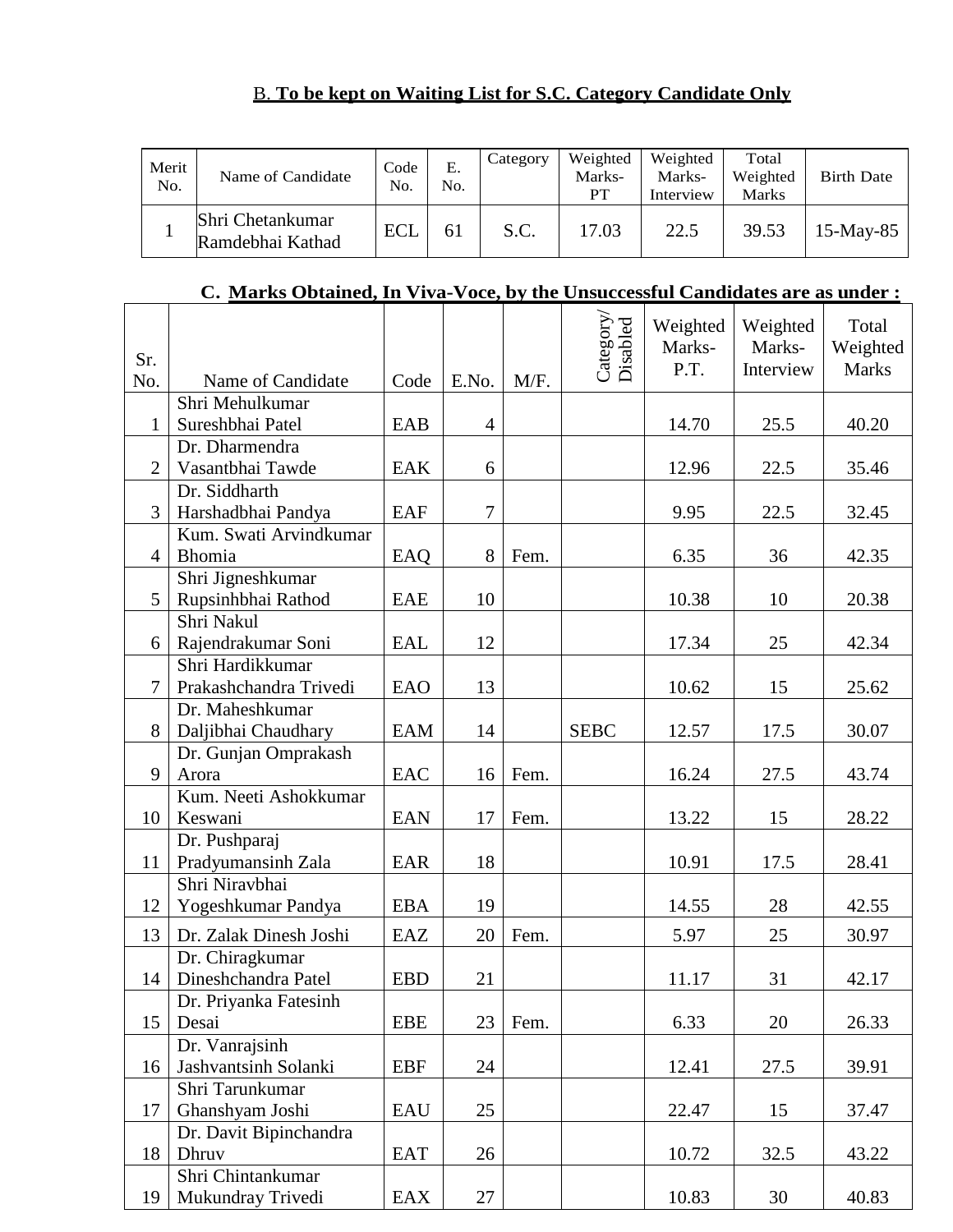|    | Dr. Gaurangkumar          |            |    |      |             |       |      |       |
|----|---------------------------|------------|----|------|-------------|-------|------|-------|
| 20 | Shivabhai Patel           | EAS        | 28 |      | <b>SEBC</b> | 16.25 | 17.5 | 33.75 |
|    | Shri Jagdish Desurbhai    |            |    |      |             |       |      |       |
| 21 | Baraliya                  | <b>EBH</b> | 29 |      | <b>SEBC</b> | 9.88  | 20   | 29.88 |
|    | Shri Ashvinkumar Harilal  |            |    |      |             |       |      |       |
| 22 | Limani                    | <b>EBG</b> | 30 |      | Disabled    | 12.40 | 30   | 42.40 |
|    | Shri Amitkumar            |            |    |      |             |       |      |       |
| 23 | Dipchandrbhai Patel       | EAV        | 31 |      |             | 13.50 | 28   | 41.50 |
| 24 | Smt. Purvi Kaushal Oza    | <b>EBC</b> | 32 | Fem. |             | 9.83  | 20.5 | 30.33 |
|    | Dr. Tejas Mahasukhlal     |            |    |      |             |       |      |       |
| 25 | Tank                      | <b>EAW</b> | 34 |      | <b>SEBC</b> | 7.16  | 26   | 33.16 |
|    | Dr. Ruchitabahen          |            |    |      |             |       |      |       |
| 26 | Ramanbhai Patel           | <b>EBW</b> | 36 | Fem. |             | 12.55 | 28   | 40.55 |
|    | Dr. Truptiben Ramanlal    |            |    |      |             |       |      |       |
| 27 | Patel                     | <b>EBK</b> | 37 | Fem. |             | 9.90  | 32.5 | 42.40 |
|    | Shri Ketan                |            |    |      |             |       |      |       |
| 28 | Mahendrakumar Amin        | <b>EBQ</b> | 39 |      | S.C.        | 17.73 | 15.5 | 33.23 |
|    | Kum. Mayuri               |            |    |      |             |       |      |       |
| 29 | Yogeshkumar Barot         | <b>EBR</b> | 40 | Fem. | <b>SEBC</b> | 7.17  | 21   | 28.17 |
| 30 | Dr. Komal Mikin Shah      | <b>EBI</b> | 41 | Fem. |             | 7.36  | 35   | 42.36 |
|    | Shri Mayank Laxmanbhai    |            |    |      |             |       |      |       |
| 31 | Damor                     | <b>EBT</b> | 42 |      | S.T.        | 12.08 | 15   | 27.08 |
|    | Dr. Bijoy Nalini Bihari   |            |    |      |             |       |      |       |
| 32 | Roy                       | <b>EBN</b> | 43 |      |             | 14.13 | 30   | 44.13 |
|    | Dr. Manishkumar           |            |    |      |             |       |      |       |
| 33 | Shrisanjaykumar Jayswal   | <b>EBV</b> | 44 |      |             | 16.70 | 26   | 42.70 |
|    | Dr. Reshma Amrishbhai     |            |    |      |             |       |      |       |
| 34 | Nandotaria                | <b>EBJ</b> | 45 | Fem. | S.C.        | 6.41  | 16   | 22.41 |
|    | Shri Abhinavkumar         |            |    |      |             |       |      |       |
| 35 | Jaiprakash Mishra         | <b>EBL</b> | 46 |      |             | 19.74 | 15   | 34.74 |
|    | Dr. Dipikaben Babulal     |            |    |      |             |       |      |       |
| 36 | Patel                     | <b>EBO</b> | 47 | Fem. |             | 13.39 | 20   | 33.39 |
|    | Kum. Shesha               |            |    |      |             |       |      |       |
| 37 | Dineshkumar Patel         | <b>EBX</b> | 48 | Fem. |             | 17.15 | 17.5 | 34.65 |
|    | Dr. Sneha Ishwarbhai      |            |    |      |             |       |      |       |
| 38 | Solanki                   | <b>EBU</b> | 49 | Fem. | S.C.        | 6.33  | 15   | 21.33 |
|    | Dr. Arpitkumar            |            |    |      |             |       |      |       |
| 39 | Shaileshbhai Parmar       | <b>EBS</b> | 50 |      |             | 13.32 | 26.5 | 39.82 |
|    | Dr. Ajay Ashvinbhai       |            |    |      |             |       |      |       |
| 40 | Majethiya                 | ECP        | 52 |      |             | 11.01 | 21   | 32.01 |
|    | Kum. Shweta               |            |    |      |             |       |      |       |
| 41 | Devendrabhai Dabhi        | <b>ECA</b> | 53 | Fem. | <b>SEBC</b> | 13.77 | 15   | 28.77 |
|    | Shri Shailendrakumar P N  |            |    |      |             |       |      |       |
| 42 | Srivastava                | ECI        | 57 |      |             | 14.65 | 26.5 | 41.15 |
|    | Dr. Mehulkumar            |            |    |      |             |       |      |       |
| 43 | Hasmukhlal Mangrola       | ECG        | 58 |      | S.C.        | 8.77  | 22.5 | 31.27 |
| 44 | Dr. Dhaval Dahyalal Patel | <b>ECK</b> | 60 |      |             | 11.06 | 16.5 | 27.56 |
|    | Dr. Jigish Khodabhai      |            |    |      |             |       |      |       |
| 45 | Patel                     | ECJ        | 62 |      |             | 13.93 | 27.5 | 41.43 |
|    | Dr. Savankumar            |            |    |      |             |       |      |       |
| 46 | Rameshkumar Mankadia      | <b>ECH</b> | 63 |      |             | 14.15 | 30   | 44.15 |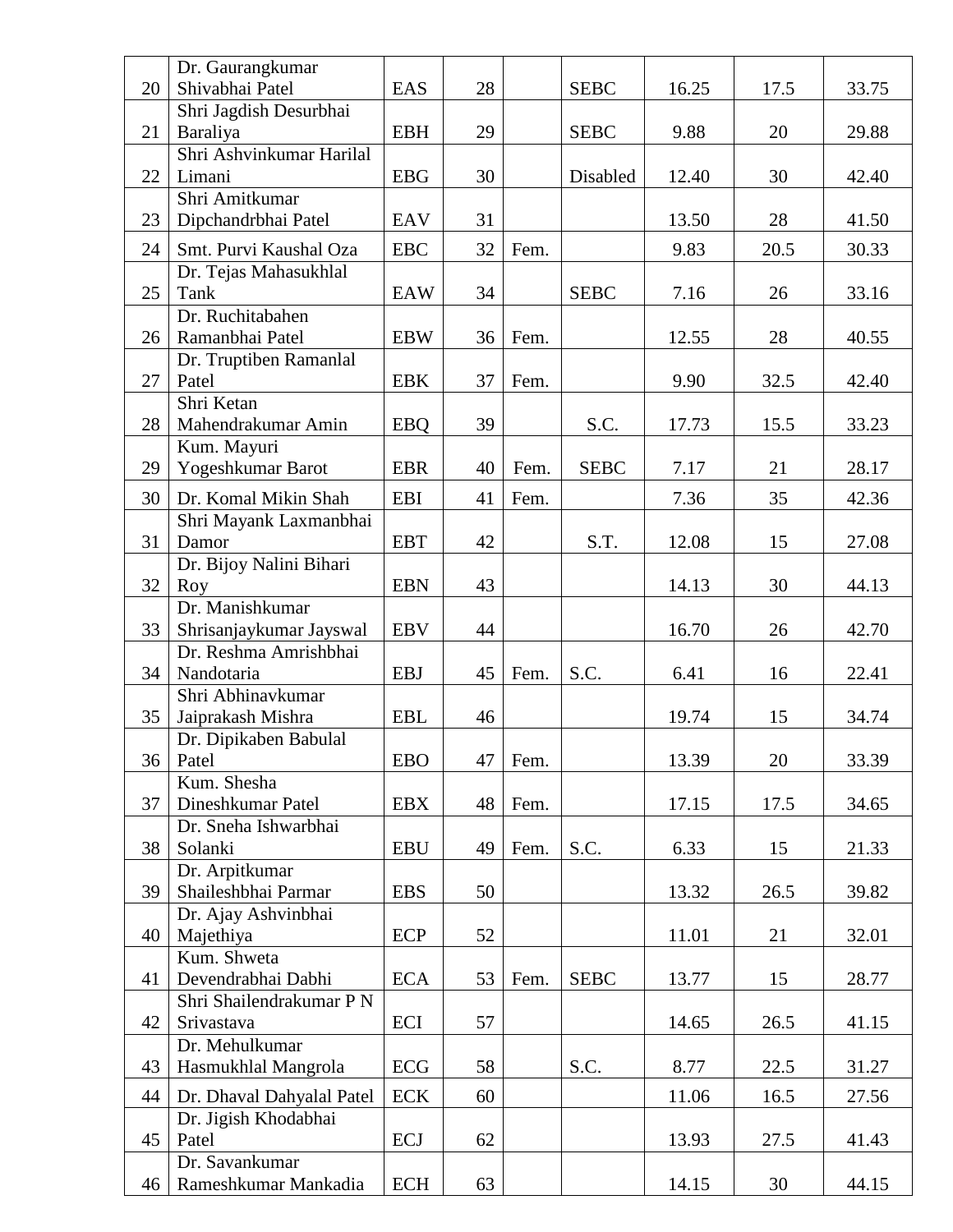|    | Kum. Manisha Chimanlal   |            |    |      |             |       |      |       |
|----|--------------------------|------------|----|------|-------------|-------|------|-------|
| 47 | Chhantbar                | <b>ECO</b> | 64 | Fem. |             | 8.91  | 16   | 24.91 |
|    | Shri Konark Khushal      |            |    |      |             |       |      |       |
| 48 | <b>Singh Bisht</b>       | <b>ECB</b> | 65 |      |             | 15.01 | 21   | 36.01 |
|    | Dr. Arunendrakumar       |            |    |      |             |       |      |       |
| 49 | Nageshwarprasad Patel    | <b>ECM</b> | 66 |      |             | 11.38 | 29   | 40.38 |
|    | Dr. Bhaveshkumar         |            |    |      |             |       |      |       |
| 50 | Amrutlal Thakar          | ECC        | 67 |      |             | 19.68 | 15   | 34.68 |
|    | Dr. Gopal Gautambhai     |            |    |      |             |       |      |       |
| 51 | <b>Bhatt</b>             | <b>ECD</b> | 68 |      |             | 12.75 | 20.5 | 33.25 |
|    | Dr. Dipikaben Baldevbhai |            |    |      |             |       |      |       |
| 52 | Patel                    | <b>EDH</b> | 69 | Fem. |             | 7.17  | 31   | 38.17 |
|    | Smt. Deepti Amit Sethia  |            |    |      |             |       |      |       |
| 53 | Kothari                  | <b>ECR</b> | 71 | Fem. |             | 11.22 | 22.5 | 33.72 |
|    | Dr. Poonam Lalitkumar    |            |    |      |             |       |      |       |
| 54 | Sharma                   | <b>ECS</b> | 72 | Fem. |             | 7.42  | 18   | 25.42 |
| 55 | Shri Tanuj Manoj Gupta   | <b>EDE</b> | 73 |      |             | 13.87 | 31   | 44.87 |
|    | Dr. Divyeshkumar         |            |    |      |             |       |      |       |
| 56 | Narendrakumar Bhavsar    | <b>EDI</b> | 74 |      |             | 10.72 | 26   | 36.72 |
|    | Dr. Abhay Kiritkumar     |            |    |      |             |       |      |       |
| 57 | Dasadia                  | <b>ECY</b> | 75 |      |             | 13.62 | 22.5 | 36.12 |
|    | Dr. Priyankaben          |            |    |      |             |       |      |       |
| 58 | Girishkumar Trivedi      | <b>ECU</b> | 76 | Fem. |             | 9.55  | 27.5 | 37.05 |
|    | Shri Ganesh Ram Laxman   |            |    |      |             |       |      |       |
| 59 | Gurjar                   | <b>ECW</b> | 77 |      |             | 16.92 | 15   | 31.92 |
|    | Shri Kaushal             |            |    |      |             |       |      |       |
| 60 | Kishorchandra Thakkar    | <b>ECZ</b> | 78 |      |             | 15.44 | 18   | 33.44 |
|    | Dr. Kanchankumar         |            |    |      |             |       |      |       |
| 61 | Shaligramprasad Mahato   | <b>EDB</b> | 80 |      |             | 10.79 | 20   | 30.79 |
|    | Dr. Nikitaben            |            |    |      |             |       |      |       |
| 62 | Hasmukhbhai Patel        | <b>EDA</b> | 81 | Fem. |             | 10.22 | 17.5 | 27.72 |
|    | Dr. Jiten Pravinkumar    |            |    |      |             |       |      |       |
| 63 | Tailor                   | <b>ECQ</b> | 82 |      | <b>SEBC</b> | 7.31  | 15   | 22.31 |
|    | Dr. Hardikkumar          |            |    |      |             |       |      |       |
| 64 | Karansinh Desai          | <b>EDC</b> | 83 |      |             | 17.11 | 25   | 42.11 |
|    | Dr. Mukeshram Ujagar     |            |    |      |             |       |      |       |
| 65 | Mishra                   | <b>ECX</b> | 84 |      |             | 15.93 | 15   | 30.93 |
|    | Dr. Keyurkumar           |            |    |      |             |       |      |       |
| 66 | Savdasbhai Hingarajiya   | <b>EDF</b> | 86 |      |             | 10.46 | 25   | 35.46 |

Note :-

(1) The SEBC Female Candidate at Rank No. 03 and the S.C. Female Candidate at Rank No.

04 are to be recommended for appointment on unreserved posts as per Government circular, GAD No. PVS-1099-MM-13-G4 dated 29-1-2000 and PVS-2010-03-900-G4, dated 23/07/2004, as they have not availed any relaxation.

(2) 16 posts of General, 07 posts of SEBC, 13 posts of S.T. category and posts reserved for Disabled candidates, remained vacant, as no suitable candidates were available.